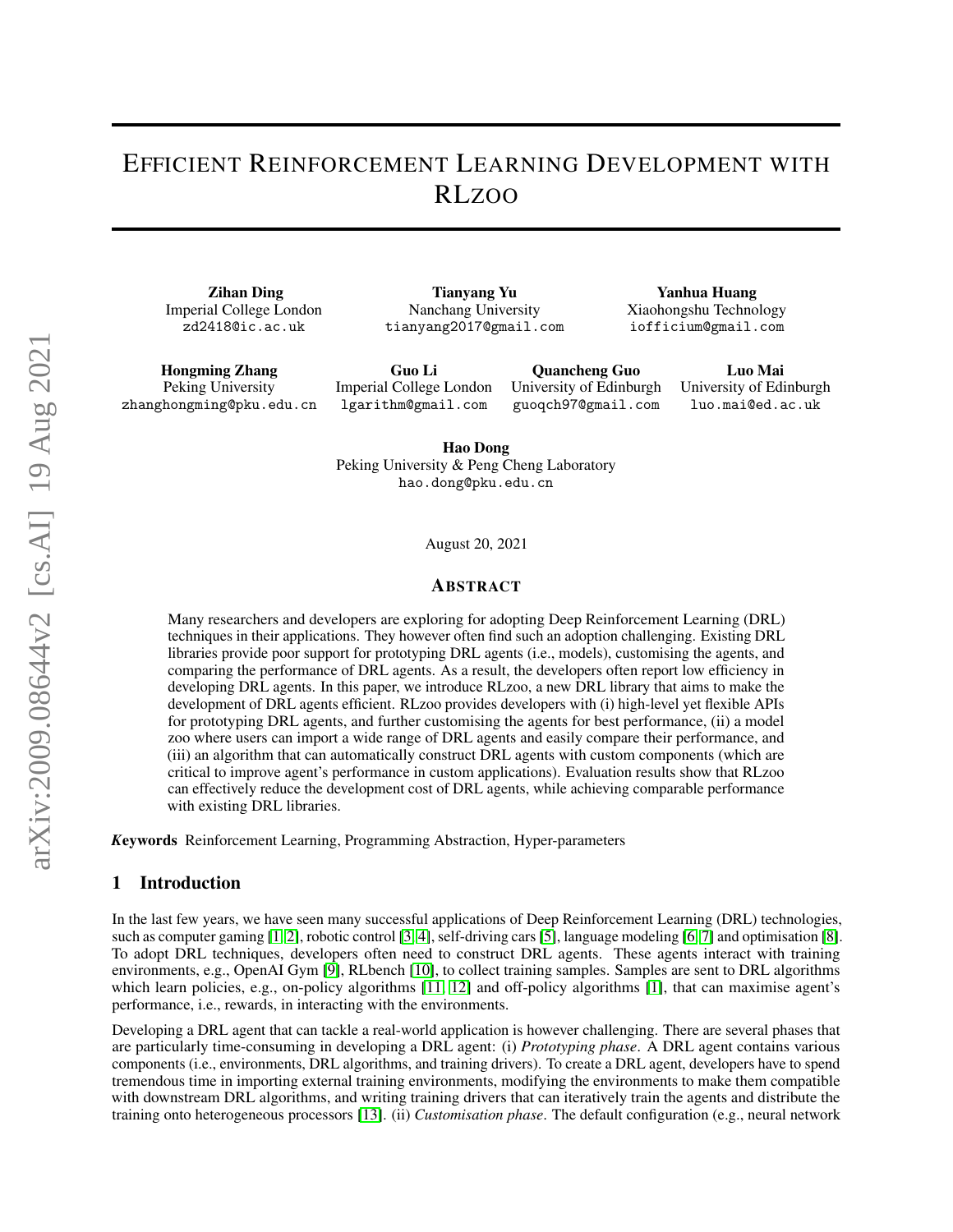architecture) of a DRL algorithm often exhibit sub-optimal performance [\[10,](#page-7-5) [6\]](#page-7-1). Developers thus must customise the DRL algorithm to improve its performance. (iii) *Algorithm comparison phase*. In tackling a training environment, there are often multiple DRL algorithms available [\[11,](#page-7-6) [1,](#page-6-0) [12,](#page-7-7) [14\]](#page-7-9). Developers usually need to implement all these algorithms and compare their performance.

Even though several DRL libraries have become available recently, developers still find it inefficient in using these libraries to construct DRL agents for custom applications. On the one hand, tutorial-oriented DRL libraries, such as OpenAI Baselines [\[15\]](#page-7-10), Stable Baselines and Coach [\[16\]](#page-7-11), provide command-line-based interfaces and they focus on reproducing classical benchmarks. They do not have low-level APIs which are necessary to control how a DRL agent is being trained, and how it is customised. On the other hand, research-oriented DRL libraries, such as Tianshou [\[17\]](#page-7-12), keras-rl [\[18\]](#page-7-13), and Tensorforce [\[19\]](#page-7-14), provide flexible APIs (e.g., defining the reward functions or policy networks), useful for defining custom DRL agents. They, however, fail to provide expressive high-level APIs to help prototype DRL agents, and access commonly used DRL agents.

In this paper, we introduce RLzoo, a DRL library that can enable developers to efficiently prototype, train and evaluate DRL agents. The design of RLzoo makes several contributions:

(i) High-level yet flexible APIs for declaring DRL agents. RLzoo contains high-level APIs for prototyping DRL agents. These APIs contain *expressive functions* for importing external training environments, declaring DRL algorithms, and launching training drivers which can iteratively train the policies and scale the training to distributed nodes.

Yet, RLzoo's APIs do not compromise flexibility. They contain flexible functions which allow DRL agents to take custom agent components, e.g., providing a custom neural network for a DRL algorithm or providing a custom communication topology for distributed DRL agents. By consolidating both the high-level and low-level APIs, RLzoo is effective in facilitating both the prototyping phase and the customisation phase in developing DRL agents.

(ii) DRL model zoo. RLzoo provides a DRL model zoo to further facilitate the algorithm comparison phase in developing DRL agents. The model zoo contains many useful pre-defined DRL environments and algorithms. Generally, these algorithms can be classified into those for tutorial purposes (i.e., beginners) and those for research purposes (i.e., professionals). In particular, RLzoo puts a focus on offering support for distributed DRL algorithms [\[14,](#page-7-9) [20\]](#page-7-15) and robot-learning-related environments, e.g., RLBench [\[10\]](#page-7-5).

Further, the RLzoo model zoo contains an easy-to-use *agent training notebook*. RLzoo users can track the performance (e.g., reward) and configuration (e.g., hyper-parameters) of DRL agents, and evaluate different DRL agents in an intuitive manner.

(iii) Automatic algorithm for constructing DRL agents. RLzoo minimises developer's effort for integrating custom components into DRL agents, or re-configuring the agents for new scenarios. This is achieved by a novel algorithm that can automatically construct DRL agents with various custom components. Specifically, this algorithm has *adaptors* for connecting the components (e.g., environments and DRL algorithms) in DRL agents. The adaptors can automatically infer the input/output shapes of agent components. As long as changes in these components are detected, the adaptors can automatically re-configure the DRL agent, which avoids the need for developers to make manual modification as in existing DRL libraries.

RLzoo is implemented as a Python library based on TensorFlow [\[21\]](#page-7-16), TensorLayer [\[22\]](#page-7-17) and KungFu [\[23\]](#page-7-18). It is open-sourced on Github<sup>[1](#page-1-0)</sup> in December, 2019. It has attracted numerous users from both education and industry. RLzoo has also been used for implementing demonstrations in a multi-lingual DRL textbook [\[24\]](#page-7-19).

# 2 RLzoo Design

In this section, the design of RLzoo is introduced in detail. We start with an overview of the workflow, then describe its major APIs with a concrete code example.

### 2.1 Overview

The workflow of RLzoo is shown in Fig. [1.](#page-2-0) Four steps are necessary for training/testing: Step **1** . Select the environment and the RL algorithm; Step **2** . Pass in or call default hyper-parameters for the algorithm and learning process; Step **3** . Start the training or testing. An additional step **4** for re-configuration and iterative learning may be applied when comparisons among different algorithms and settings are required.

<span id="page-1-0"></span><sup>1</sup> <https://github.com/tensorlayer/RLzoo>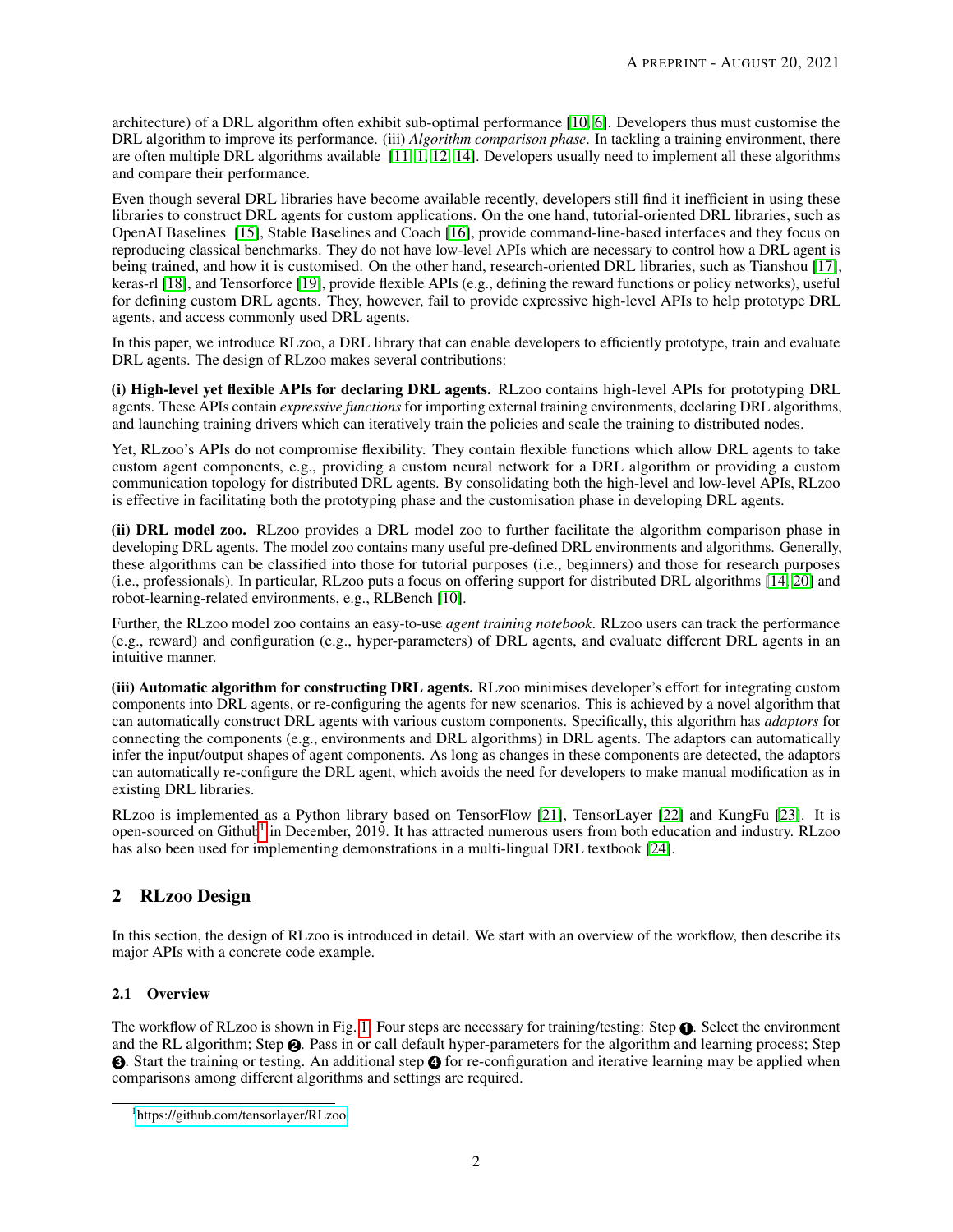```
1 from rlzoo.common.env_wrappers import build_env
2 from rlzoo.common.utils import call_default_params
3 ## Step 1: select and build the environment
4 env_type = 'classic_control'
5 env_name = 'Pendulum-v0'6 env = build_env(env_name, env_type) # Build environment
   ## Step 2: choose the algorithm and get default hyper-parameters
   from rlzoo.algorithms import TD3 # Choose algorithm
9 alg_params, learn_params = call_default_params(env, env_type, 'TD3') # Create configuration
10 ## Step 3: create the RL agent and lauch learning process
11 agent = TD3(**alg_params) # Construct agent
12 agent.learn(env, 'train', **learn_params) # Launch training
```




<span id="page-2-0"></span>

#### 2.2 High-level yet Flexible APIs

The API design of RLzoo has the following goals: (i) We want to enable users to use high-level expressive functions in declaring a DRL agent with custom training environments, DRL algorithms and training drivers; (ii) We want to support users to flexibly customise their DRL agents by plugging different custom objects into DRL implementations.

We introduce the RLzoo APIs using a sample program as shown in Listing [1.](#page-2-1) To declare a DRL agent, RLzoo users first need to choose an environment (i,e., Pendulum-v0) (line 4∼6). Based on the chosen environment, users further decide a DRL algorithm: TD3 (line 8). In order to train this DRL agent, the users obtain its default construction parameters (line 11). The algorithm parameters (alg\_params) are used for constructing a DRL agent (line 8). This agent then launches its training process (line 12) given the environment and hyper-parameters (learn\_params). As we can see in this program, a DRL agent can be declared with 3 abstracted steps (9 lines of code). A summary of API functions and descriptions are provided in Table [1.](#page-2-2) The details of building the environments, importing the DRL algorithms, and constructing the DRL agents are hidden by the expressive API calls provided by RLzoo. In the following, we will discuss the details of these API calls.

| Function                                                                                                                                                        | Description                                                                                 |  |  |  |  |  |
|-----------------------------------------------------------------------------------------------------------------------------------------------------------------|---------------------------------------------------------------------------------------------|--|--|--|--|--|
| $env = build\_env(\overline{Env}$ $RunType)$                                                                                                                    | Return the built environment instantiation with the                                         |  |  |  |  |  |
|                                                                                                                                                                 | name and type of it.                                                                        |  |  |  |  |  |
| $alg\_params$ , learn_params = call_default_params(env,<br>EnvType, AlgName)                                                                                    | Return two dictionaries of default hyper-<br>parameters w.r.t. environments and algorithms. |  |  |  |  |  |
| $agent = eval(AlgName + (**alg_params))$<br><i>agent.learn(env, mode='train', render=False, **learn_params)</i> Launch training/testing process with the agent. | Instantiate the class of DRL agent.                                                         |  |  |  |  |  |

#### Table 1: RLzoo API

<span id="page-2-2"></span>Building learning environment. DRL environments are often imported from external libraries, e.g., OpenAI Gym. To hide the difference in the APIs of using these libraries, RLzoo provides an abstracted function: build\_env() for importing environments. This function takes the environment name env\_name and its type env\_type (line 6 in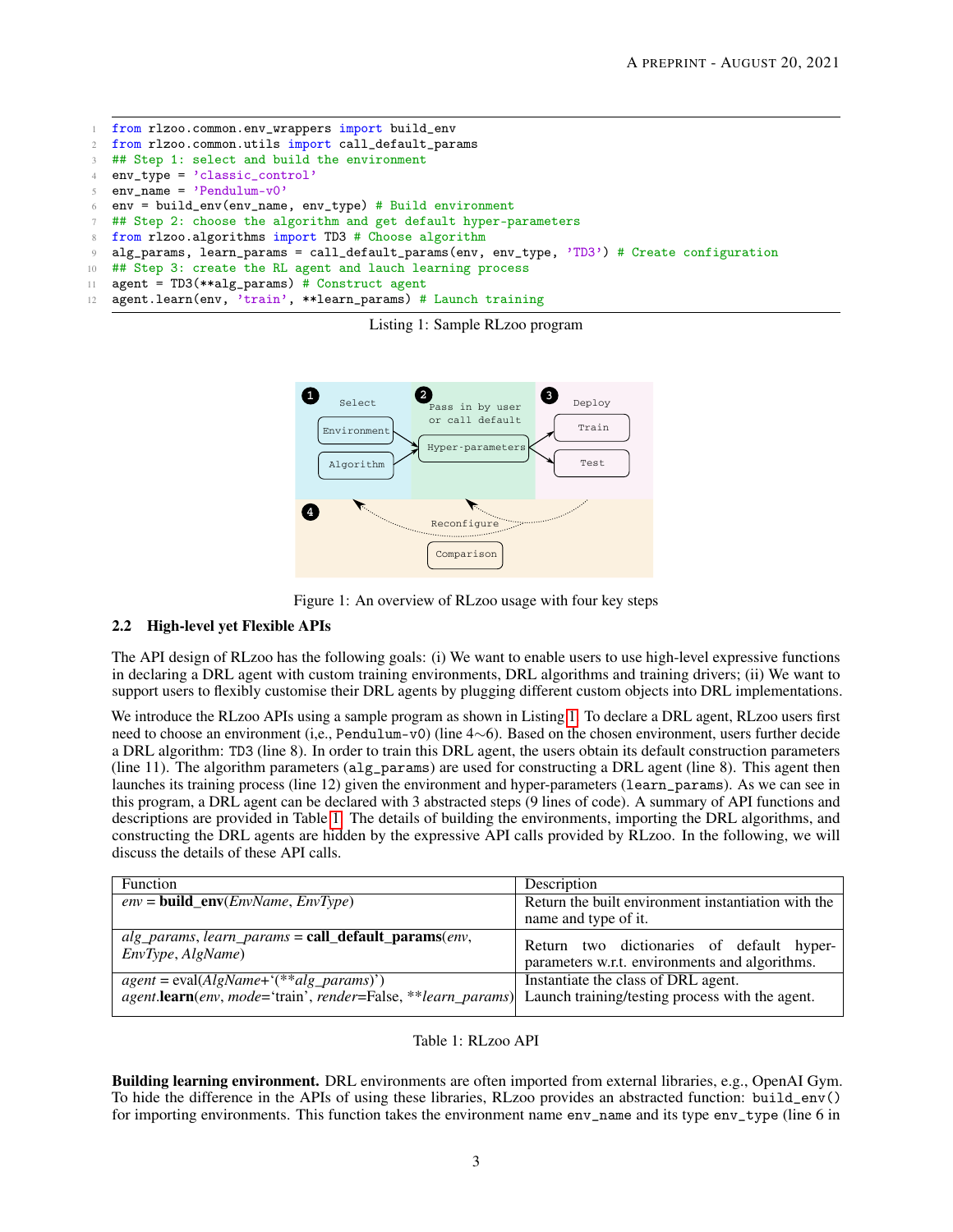

<span id="page-3-0"></span>Figure 2: Automatic construction of a DRL agent.

Listing [1\)](#page-2-1). It automatically builds the environment by manipulating external libraries and transparently operates this environment within the DRL agent.

Obtaining default agent configuration. Initialising a DRL agent needs massive parameters (e.g., the parameters for instructing the DRL algorithms and those for controlling the training process). Letting RLzoo users decide all these parameters makes RLzoo difficult to adopt among general users. To address this, RLzoo provides default pre-tuned parameters for its DRL agents. These parameters are obtained through the call\_default\_params() function. This function returns the pre-tuned algorithm parameters in the dictionary alg\_params, and the learning hyper-parameters in the dictionary learn\_params.

Customising agents. RLzoo allows users to easily customise DRL agents. This is achieved through providing an intuitive manner for configuring the algorithm and learning hyper-parameter dictionaries. For example, to customise the neural networks used within the DRL algorithm, users can access the default neural networks through the key: 'net\_list'. They can replace the default networks with custom neural networks. These neural networks follow a shared 'Model' interface. They can thus be seamlessly integrated within the agent environment. Following the same manner, RLzoo users can customise other algorithm parameters, e.g., optimisers, and learning hyper-parameters like learning rate and batch size.

Constructing and manipulating agents. RLzoo makes the construction and manipulation of DRL agents easy and efficient. All DRL methods in RLzoo can be instantiated to be an agent (line 11 in Listing [1\)](#page-2-1). This allows these agents to be manipulated consistently. All these agents can share utility functions that are pre-implemented within the base agent class, such as the learn() function which launches the training process or evaluates the performance of the agents.

### 2.3 Automatic Agent Construction

Using RLzoo APIs, users can implement a wide range of DRL agents. This however introduces challenges. These agents usually consist of external environments and custom agent's modules, while those environments and modules may not be compatible with the existing components in the RLzoo library (e.g., some environments might produce image observations while the other produce vectors).

Existing DRL libraries often rely on users to *manually* resolve this compatibility issue. Figure [2](#page-3-0) contains a typical architecture of a DRL agent (ignoring the three adaptors added by RLzoo). In this agent, if a new environment is provided, users would have to manually update the neural networks (e.g., MLP and CNN) to process the new observations. This manual update needs to propagate through the agent, e.g., updating the policies, then the action types. Relying on users to manually make all these updates incurs high development costs. It can also make the expertise of DRL become a prerequisite for using DRL libraries.

RLzoo wants to automate the process of constructing a DRL agent. Our key idea is to embed numerous *adaptors* between agent components. These adaptors infer the type of the output from upstream agent components and dynamically compute the input for downstream components. The adaptors will be called in sequence and automatically re-configure the entire agent.

Figure [2](#page-3-0) illustrates the automatic agent construction algorithm in RLzoo. First of all, this algorithm places an *observation adaptor* between the observation from the environment and the neural network (see **1**). This adaptor infers the type of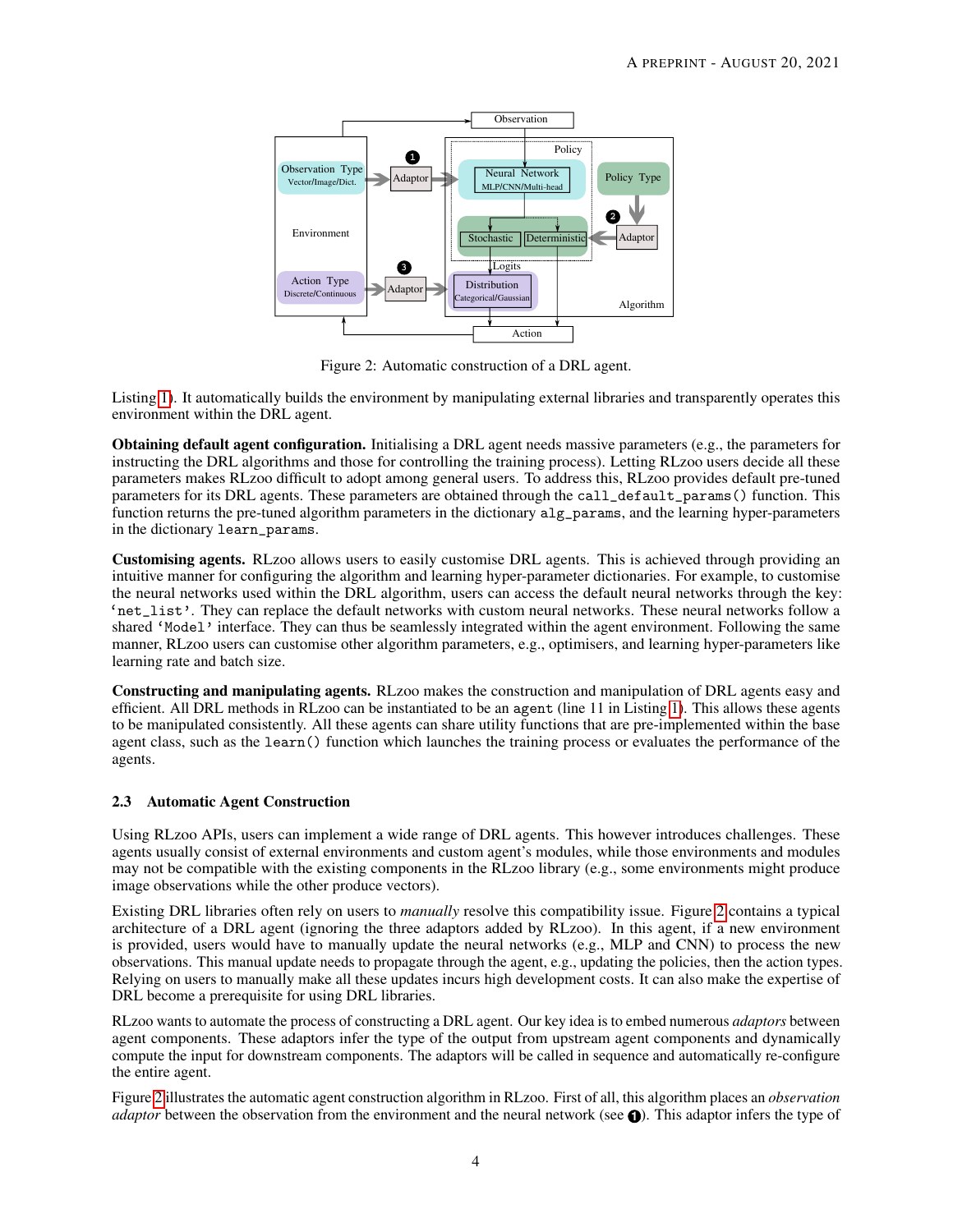observations and produces different types of neural networks, e.g., a MLP for a vector, the CNN for an image, and a multi-head architecture for a hybrid dictionary. The *policy adaptor* is placed in between the algorithm selection and the policy output (see **2** ). Based on the stochastic/deterministic nature of the DRL algorithm, this adaptor produces corresponding policy outputs for each selected DRL algorithm. The *action adaptor* is placed in between the policy (stochastic only) and the environment (see **3** ): if the environment requires discrete action, this final adaptor will produce a categorical distribution to represent the action; if the action needs to be continuous, the adaptor produces policy output as a diagonal Gaussian distribution.

### 2.4 Model Zoo

Making RLzoo useful for users introduces unique challenges. First, these users may not have the expertise of DRL to implement agents that are suitable for their applications. Second, training the agents to reach high accuracy often requires extra DRL knowledge in comprehending training results, and tuning hyper-parameters.

To address these challenges, we want to make RLzoo a comprehensive DRL platform. To avoid making DRL expertise a prerequisite, RLzoo provides a large collection of pre-defined DRL environments and algorithms which can be directly leveraged by users. RLzoo makes the tuning of DRL agents easy for non-experts of DRL. This is achieved through an interactive training notebook. This notebook provides useful functionalities for managing DRL agents and tuning their performance.

Pre-defined DRL algorithms and environments. Our choice for pre-defined DRL environments and algorithms is driven by the following observation: many users like to first verify the benefits of DRL technologies by starting with simple DRL algorithms and environments. They will gradually move to advanced DRL algorithms/environments once they realise the need for improving the performance of DRL agents.

RLzoo supports both simple and advanced training environments. Many simple environments have been integrated within the library, including Atari, Box2d, Classic control, MuJoCo, Robotics in OpenAI Gym, and DeepMind Control Suite. These environments cover most of the classical DRL benchmarks we are aware of. In addition, developers can access to more up-to-date environments such as those used for emerging realistic robot learning, e.g., RLBench [\[10\]](#page-7-5). These environments produce complex observations represented as compound dictionaries, and they can be used by practitioners to test DRL with robots.

RLzoo provides a large number of DRL algorithms. Classical DRL algorithms, including the Deep Q-Network (DQN) [\[1\]](#page-6-0) and its variants [\[25,](#page-7-20) [26,](#page-7-21) [27,](#page-8-0) [28\]](#page-8-1) in the discrete action spaces, are pre-implemented in RLzoo. Many stateof-the-art DRL algorithms, which often achieve better agent performance, are pre-implemented as well. Examples include hindsight experience replay (HER) [\[29\]](#page-8-2), deep deterministic policy gradient (DDPG) [\[2\]](#page-6-1), twin delayed deep deterministic policy gradient (TD3) [\[30\]](#page-8-3), soft actor-critic (SAC) [\[31\]](#page-8-4), advantage actor-critic (A2C) [\[32\]](#page-8-5), asynchronous advantage actor-critic (A3C) [\[32\]](#page-8-5), proximal policy optimisation (PPO) [\[33\]](#page-8-6), distributed proximal policy optimization (DPPO) [\[14\]](#page-7-9), trust region policy optimisation (TRPO) [\[12\]](#page-7-7).

Agent training notebook. RLzoo users can exploit a high-level agent training notebook to manage the configurations of DRL agents, analyse their training performance metrics This notebook is implemented based on the Jupyter Notebook. It tracks the configurations of being evaluated DRL agents and stores the agents' traces for performance analysis. Specifically, the notebook displays agent performance metrics, including agent configurations, learning status (e.g., training steps and instant rewards), and training results (e.g., averaged rewards over time and values of loss functions). Based on these metrics, developers can infer the impacts of modification made towards the DRL agents, thus facilitating the tuning of such agents for better performance.

### 2.5 Distributed Agent Training

DRL agents usually need to accelerate computation using parallel heterogeneous processors. To achieve this, developers often rely on the native *multiprocess* library in Python. The usage of such a library, however, is generally limited within a single machine. To use distributed machines, developers must use external libraries, such as Ray [\[34\]](#page-8-7) and Acme [\[35\]](#page-8-8). These libraries provide *custom* Remote-Process-Communication (RPC) programming interfaces. Developers must largely modify existing DRL programs in order to adopt these RPC libraries.

In designing RLzoo, we want to minimise developer's efforts in modifying existing single-node programs when scaling out DRL agents. Our idea is to ensure RLzoo's distributed training APIs can follow the convention in the API design of the popular multiprocess library. For each key component in the multiprocess library (e.g., queues and pipes), RLzoo provides *equivalent distributed implementations*. Hence developers can easily replace single-node communication components with those equivalent in RLzoo. Further, RLzoo extends the APIs of the multiprocess library. It provides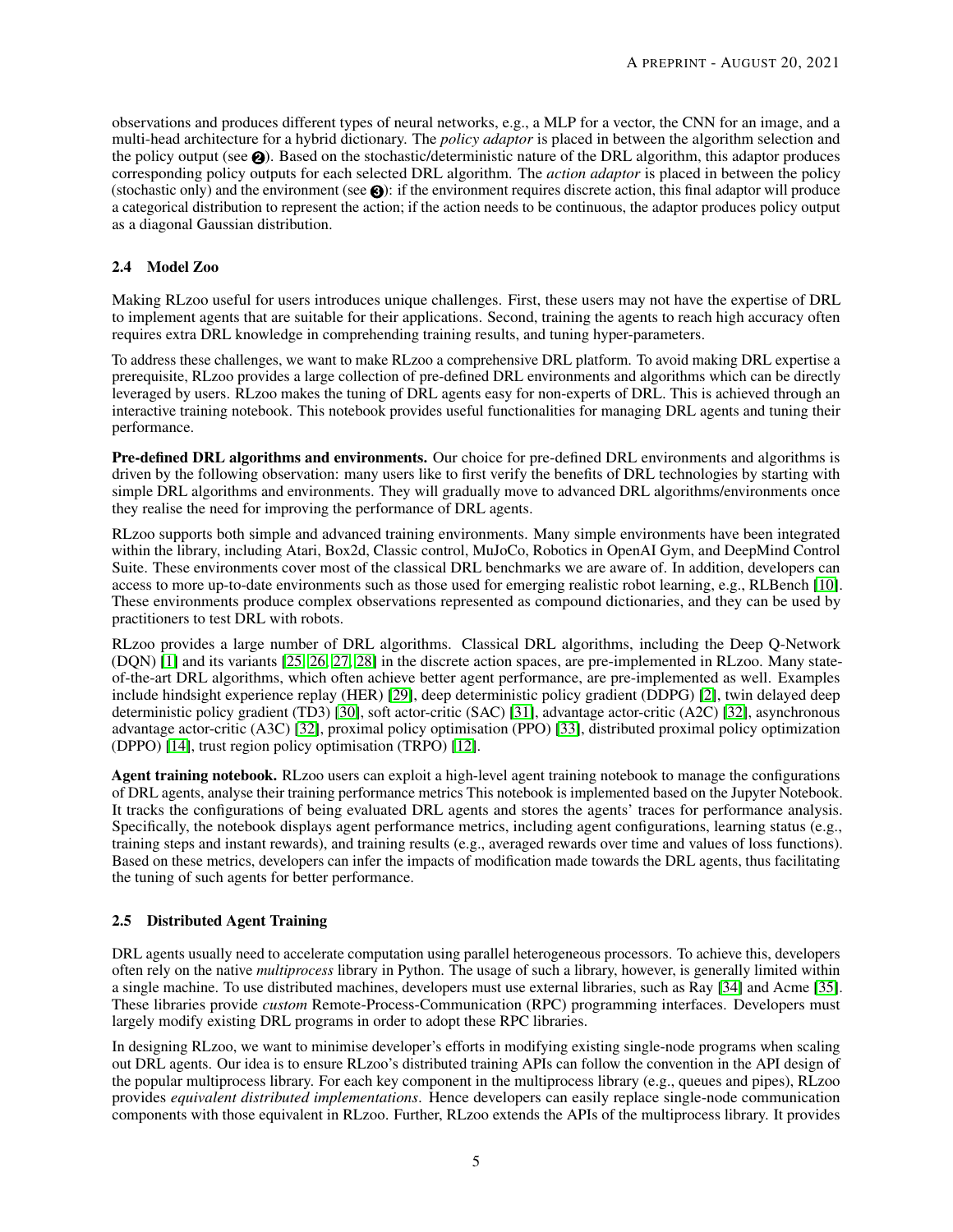

<span id="page-5-0"></span>Figure 3: Distributed training architecture of RLzoo agents.

novel collective communication APIs (e.g., all-reduce) to achieve complex communication patterns among DRL agents [\[23\]](#page-7-18).

Figure [3](#page-5-0) shows the distributed architecture of RLzoo DRL agents. In a cluster, RLzoo replicates *RLzoo runtime* on each machine. This runtime launches RLzoo DRL agents as Python processes, and assigns CPUs and GPUs to the agents. The DRL agents communicate data using expressive communication functions defined in the *collective APIs* and *point-to-point APIs* (Figure [3\)](#page-5-0):

Agent collective APIs: RLzoo agents are often assigned with different roles (e.g., actors, learners and inference servers as in IMPALA [\[20\]](#page-7-15)). The agents in the same role can use (i) *role all reduce* to synchronise the gradients among parallel learners, (ii) *role\_broadcast* to broadcast weights to parallel learners (which produce gradients to update DRL models), and (iii) *role\_barrier* to coordinate the synchronous execution of parallel actors (which collect training trajectories from environments).

Agent point-to-point APIs: Developers can use (i) *save* and *request* to asynchronously push and pull weights among DRL agents, and (ii) *queue* or *queue\_pair* to exchange data among those agents, similar to the queues in the Python multiprocess library.

## 3 Evaluation

In this section, we compare RLzoo with other DRL libraries in terms of the supported algorithms, supported environments and their API designs. We choose the following popular libraries as baseline: OpenAI Baselines [\[15\]](#page-7-10), Tianshou [\[17\]](#page-7-12), Coach [\[16\]](#page-7-11), ReAgent [\[36\]](#page-8-9), garage [\[37\]](#page-8-10), keras-rl [\[18\]](#page-7-13), MushroomRL [\[38\]](#page-8-11) and Tensorforce [\[19\]](#page-7-14).

| Library          | # Algo. | # Env. | Image | Vector | Dict. | LoC       |
|------------------|---------|--------|-------|--------|-------|-----------|
| <b>RLzoo</b>     | 12      |        |       |        |       | 4         |
| <b>Baselines</b> | q       |        |       |        |       | N/A       |
| Tianshou         | 8       |        |       |        |       | $15 - 20$ |
| Coach            |         | 8      |       |        |       | N/A       |
| ReAgent          |         |        |       |        |       |           |
| garage           | q       | h      |       |        |       | $5 - 10$  |
| keras-rl         |         |        |       |        |       | $10-15$   |
| MushroomRL       | Q       |        |       |        |       | $5 - 10$  |
| Tensorforce      | 8       |        |       |        |       | $5 - 15$  |

<span id="page-5-1"></span>Table 2: Comparison of different DRL libraries.

Algorithms. We first evaluate the algorithm support. All algorithms we considered in this comparison include DQN, HER, Rainbow [\[39\]](#page-8-12), vanilla policy gradient (VPG) [\[11\]](#page-7-6), A2C, A3C, actor-critic with experience replay (ACER) [\[40\]](#page-8-13), actor critic using Kronecker-factored trust region (ACKTR) [\[41\]](#page-8-14), DDPG, TD3, SAC, PPO, DPPO, TRPO, as well as the variants of DQN like double DQN [\[25\]](#page-7-20), dueling DQN [\[26\]](#page-7-21), Retrace [\[42\]](#page-8-15), noisy DQN [\[27\]](#page-8-0), distributed DQN [\[43\]](#page-8-16), prioritized experience replay (PER) [\[28\]](#page-8-1), quantile regression DQN (QR-DQN) [\[44\]](#page-8-17), N-step Q-learning [\[32\]](#page-8-5), normalized advantage functions (NAF) [\[45\]](#page-8-18) and Rainbow [\[39\]](#page-8-12). As we can see from Table [2,](#page-5-1) RLzoo supports 12 DRL algorithms,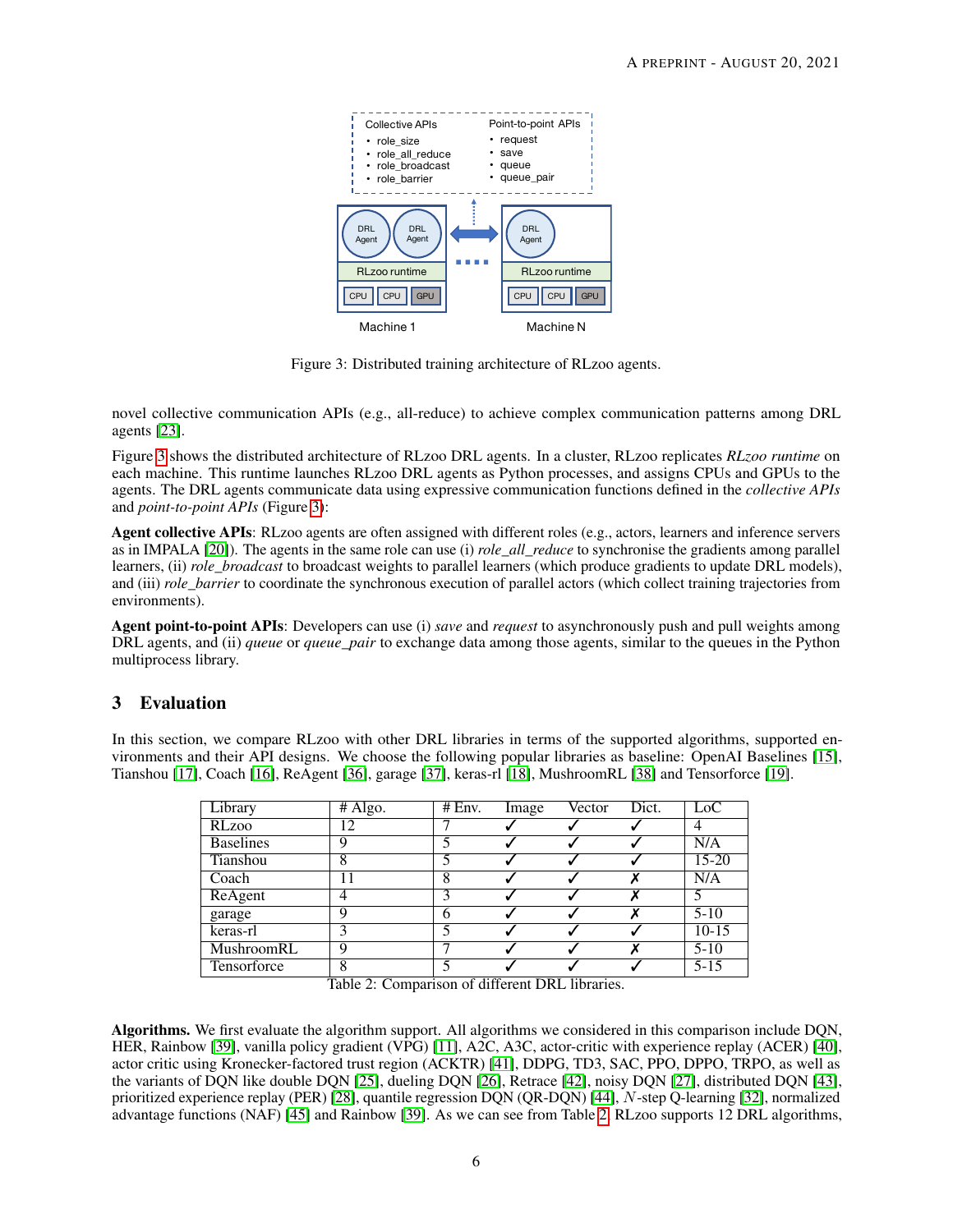whereas Coach supports 11 algorithms and other libraries support less than 10 algorithms. A key difference between RLzoo and other libraries is its support of *distributed* DRL algorithms, which makes RLzoo one of the few libraries that support distributed DRL algorithms such as DPPO. This type of algorithms is increasingly critical because practitioners have recently achieved great success of training DRL agents using parallel learning framework [\[14\]](#page-7-9).

Environments. We then evaluate the environment support. The environments include: (1) Atari, Box2d, Classic control, MuJoCo, Robotics in OpenAI Gym (counted separately); (2) DeepMind Control Suite; (3) RLBench [\[10\]](#page-7-5); (4) Roboschool; (5) PyBullet [\[46\]](#page-8-19). As shown in Table [2,](#page-5-1) RLzoo supports 7 environments, making it among those libraries, e.g., Coach and MushroomRL, that provide a large collection of environments. A key feature for RLzoo is its support for all observations types (e.g., Vector, Image, and Dictionary). The Dictionary in this paper indicates either a *dictionary* or a *tuple* type in Python, which is literally a collection of sub-data with different shapes. The other library: keras-rl, which can offer the same full support, only provide 3 DRL algorithms, whereas RLzoo can support 12 DRL algorithms. This shows the importance of achieving automatic agent construction in RLzoo: new observations can be automatically supported by all DRL algorithms. In addition, the full observation support also makes RLzoo the only library, as far as we know, that supports an important environment: RLbench. This environment has growing popularity due to the recent booming of robot learning applications. It produces complex observations that contain images, vectors, and dictionaries, making it difficult to be supported by existing libraries.

API expressiveness. We evaluate the API design by counting the lines of code (LoC) for declaring DRL agents. We exclude Baselines and Coach because they have only command-line interfaces. The LoCs here only consider necessary code for declaring agents, excluding other lines for importing libraries or assigning values for variables. As we can see in Table [2,](#page-5-1) RLzoo requires 4 LoCs to declare DRL agent while the ReAgent library comes as the second, costing 5 LoCs on average. Other programmable DRL libraries require users to write around 10 - 20 LoCs. In addition, RLzoo differentiates with other libraries in terms of its support for customising agents. This makes RLzoo an attractive option for robot learning users who often need to (i) deal with RGB-D camera produced by the learning environment RLBench, and (ii) adopt customised network architectures like recurrent layers.

A complete comparison of RLzoo with other popular DRL libraries on (1) supported RL algorithms, (2) supported environments and (3) LoC are provided in Appendix [A.](#page-9-0)

## 4 Conclusion

This paper introduces RLzoo, a novel DRL library that makes the development of DRL agents efficient. RLzoo provides high-level yet flexible APIs for declaring DRL agents. These APIs are particularly efficient in prototyping DRL agents, and scaling out the training of agents to many nodes. RLzoo further comes with a model zoo, enabling developers to easily evaluate different DRL algorithms. In the future, we will consistently improve the API design of RLzoo, e.g., providing better support for implementing emerging multi-agent DRL algorithms. We will also add new DRL algorithms into the model zoo, especially those targeting robot learning.

## 5 Acknowledgements

This project was supported by National Key R&D Program of China: New Generation Artificial Intelligence Open Source Community and Evaluation (No.2020AAA0103500), Topic: New Generation Artificial Intelligence Open Source Community Software and Hardware Infrastructure Support Platform (No.2020AAA0103501).

# References

- <span id="page-6-0"></span>[1] Volodymyr Mnih, Koray Kavukcuoglu, David Silver, Andrei A Rusu, Joel Veness, Marc G Bellemare, Alex Graves, Martin Riedmiller, Andreas K Fidjeland, Georg Ostrovski, et al. Human-level control through deep reinforcement learning. *Nature*, 518(7540):529–533, 2015.
- <span id="page-6-1"></span>[2] Timothy P Lillicrap, Jonathan J Hunt, Alexander Pritzel, Nicolas Heess, Tom Erez, Yuval Tassa, David Silver, and Daan Wierstra. Continuous control with deep reinforcement learning. *arXiv preprint arXiv:1509.02971*, 2015.
- <span id="page-6-2"></span>[3] Jens Kober, J Andrew Bagnell, and Jan Peters. Reinforcement learning in robotics: A survey. *The International Journal of Robotics Research*, 32(11):1238–1274, 2013.
- <span id="page-6-3"></span>[4] Eugene Valassakis, Zihan Ding, and Edward Johns. Crossing the gap: A deep dive into zero-shot sim-to-real transfer for dynamics. *arXiv preprint arXiv:2008.06686*, 2020.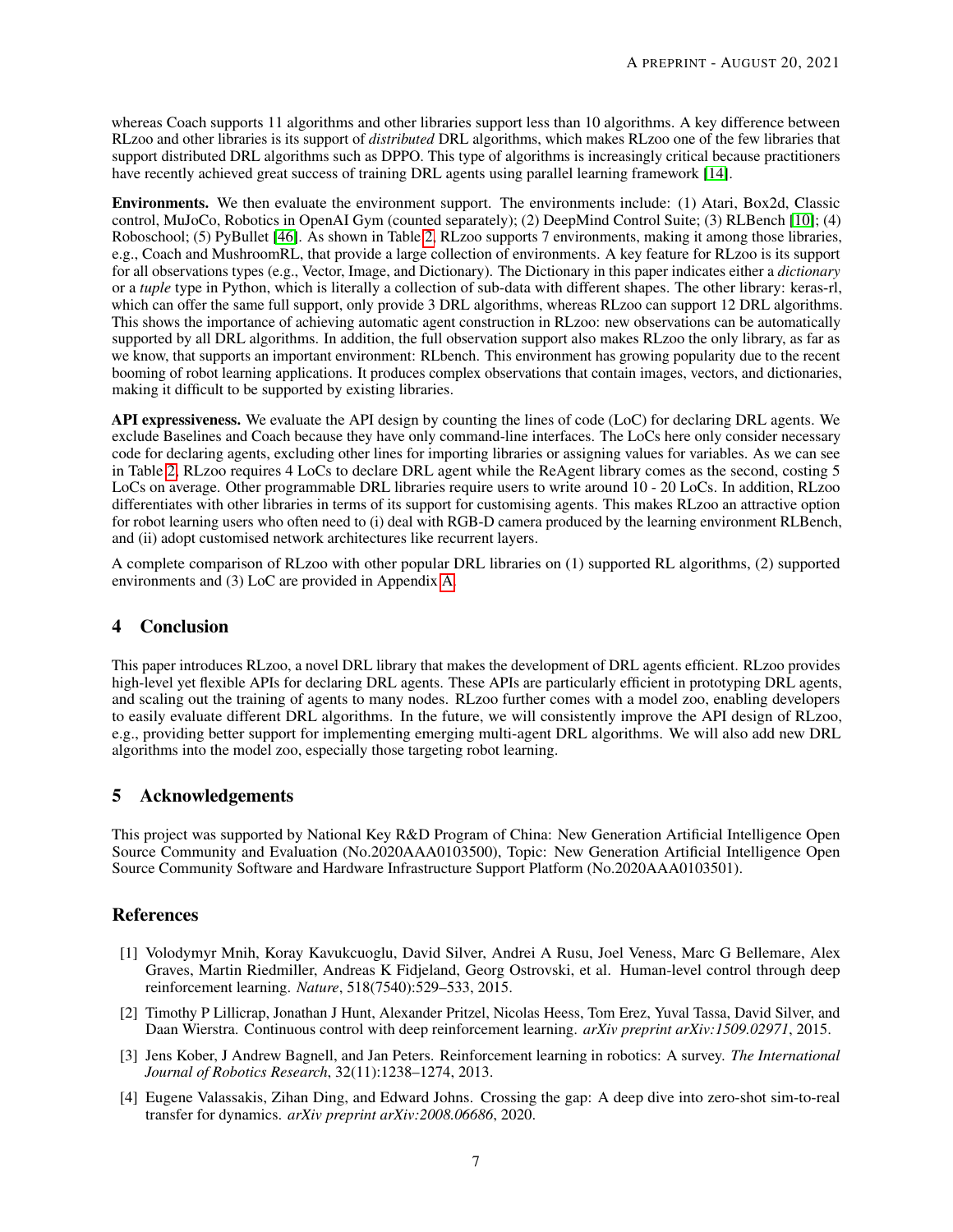- <span id="page-7-0"></span>[5] A. Amini, I. Gilitschenski, J. Phillips, J. Moseyko, R. Banerjee, S. Karaman, and D. Rus. Learning robust control policies for end-to-end autonomous driving from data-driven simulation. *IEEE Robotics and Automation Letters*, 5(2):1143–1150, 2020.
- <span id="page-7-1"></span>[6] Jongchan Park, Joon-Young Lee, Donggeun Yoo, and In So Kweon. Distort-and-recover: Color enhancement using deep reinforcement learning. In *Proceedings of the IEEE Conference on Computer Vision and Pattern Recognition*, pages 5928–5936, 2018.
- <span id="page-7-2"></span>[7] Ryosuke Furuta, Naoto Inoue, and Toshihiko Yamasaki. Fully convolutional network with multi-step reinforcement learning for image processing. In *Proceedings of the AAAI Conference on Artificial Intelligence*, volume 33, pages 3598–3605, 2019.
- <span id="page-7-3"></span>[8] Ke Li and Jitendra Malik. Learning to optimize neural nets. *arXiv preprint arXiv:1703.00441*, 2017.
- <span id="page-7-4"></span>[9] Greg Brockman, Vicki Cheung, Ludwig Pettersson, Jonas Schneider, John Schulman, Jie Tang, and Wojciech Zaremba. Openai gym. *arXiv preprint arXiv:1606.01540*, 2016.
- <span id="page-7-5"></span>[10] Stephen James, Zicong Ma, David Rovick Arrojo, and Andrew J Davison. Rlbench: The robot learning benchmark & learning environment. *IEEE Robotics and Automation Letters*, 5(2):3019–3026, 2020.
- <span id="page-7-6"></span>[11] Ronald J Williams. Simple statistical gradient-following algorithms for connectionist reinforcement learning. *Machine learning*, 8(3-4):229–256, 1992.
- <span id="page-7-7"></span>[12] John Schulman, Sergey Levine, Pieter Abbeel, Michael Jordan, and Philipp Moritz. Trust region policy optimization. In *International conference on machine learning*, pages 1889–1897, 2015.
- <span id="page-7-8"></span>[13] Eric Liang, Richard Liaw, Robert Nishihara, Philipp Moritz, Roy Fox, Ken Goldberg, Joseph Gonzalez, Michael Jordan, and Ion Stoica. Rllib: Abstractions for distributed reinforcement learning. In *International Conference on Machine Learning*, pages 3053–3062. PMLR, 2018.
- <span id="page-7-9"></span>[14] Nicolas Heess, Dhruva TB, Srinivasan Sriram, Jay Lemmon, Josh Merel, Greg Wayne, Yuval Tassa, Tom Erez, Ziyu Wang, SM Eslami, et al. Emergence of locomotion behaviours in rich environments. *arXiv preprint arXiv:1707.02286*, 2017.
- <span id="page-7-10"></span>[15] Prafulla Dhariwal, Christopher Hesse, Oleg Klimov, Alex Nichol, Matthias Plappert, Alec Radford, John Schulman, Szymon Sidor, Yuhuai Wu, and Peter Zhokhov. Openai baselines. URL [https://github.com/openai/](https://github.com/openai/baselines) [baselines](https://github.com/openai/baselines), 2017.
- <span id="page-7-11"></span>[16] Itai Caspi, Gal Leibovich, Gal Novik, and Shadi Endrawis. Reinforcement learning coach, December 2017.
- <span id="page-7-12"></span>[17] Jiayi Weng, Minghao Zhang, Dong Yan, Hang Su, and Jun Zhu. Tianshou. URL [https://github.com/](https://github.com/thu-ml/tianshou) [thu-ml/tianshou](https://github.com/thu-ml/tianshou), 2020.
- <span id="page-7-13"></span>[18] Matthias Plappert. keras-rl. URL <https://github.com/keras-rl/keras-rl>, 2016.
- <span id="page-7-14"></span>[19] Alexander Kuhnle, Michael Schaarschmidt, and Kai Fricke. Tensorforce: a tensorflow library for applied reinforcement learning. Web page, 2017.
- <span id="page-7-15"></span>[20] Lasse Espeholt, Hubert Soyer, Remi Munos, Karen Simonyan, Vlad Mnih, Tom Ward, Yotam Doron, Vlad Firoiu, Tim Harley, Iain Dunning, et al. Impala: Scalable distributed deep-rl with importance weighted actor-learner architectures. In *International Conference on Machine Learning*, pages 1407–1416. PMLR, 2018.
- <span id="page-7-16"></span>[21] Martín Abadi, Ashish Agarwal, Paul Barham, Eugene Brevdo, Zhifeng Chen, Craig Citro, Greg S Corrado, Andy Davis, Jeffrey Dean, Matthieu Devin, et al. Tensorflow: Large-scale machine learning on heterogeneous distributed systems. *arXiv preprint arXiv:1603.04467*, 2016.
- <span id="page-7-17"></span>[22] Hao Dong, Akara Supratak, Luo Mai, Fangde Liu, Axel Oehmichen, Simiao Yu, and Yike Guo. Tensorlayer: a versatile library for efficient deep learning development. In *Proceedings of the 25th ACM international conference on Multimedia*, pages 1201–1204, 2017.
- <span id="page-7-18"></span>[23] Luo Mai, Guo Li, Marcel Wagenländer, Konstantinos Fertakis, Andrei-Octavian Brabete, and Peter Pietzuch. Kungfu: Making training in distributed machine learning adaptive. In *14th USENIX Symposium on Operating Systems Design and Implementation (OSDI 20)*, pages 937–954, 2020.
- <span id="page-7-19"></span>[24] Hao Dong, Zihan Ding, and Shanghang Zhang. *Deep Reinforcement Learning: Fundamentals, Research and Applications*. Springer Nature, 2020.
- <span id="page-7-20"></span>[25] Hado Van Hasselt, Arthur Guez, and David Silver. Deep reinforcement learning with double q-learning. In *Thirtieth AAAI conference on artificial intelligence*, 2016.
- <span id="page-7-21"></span>[26] Ziyu Wang, Tom Schaul, Matteo Hessel, Hado Van Hasselt, Marc Lanctot, and Nando De Freitas. Dueling network architectures for deep reinforcement learning. *arXiv preprint arXiv:1511.06581*, 2015.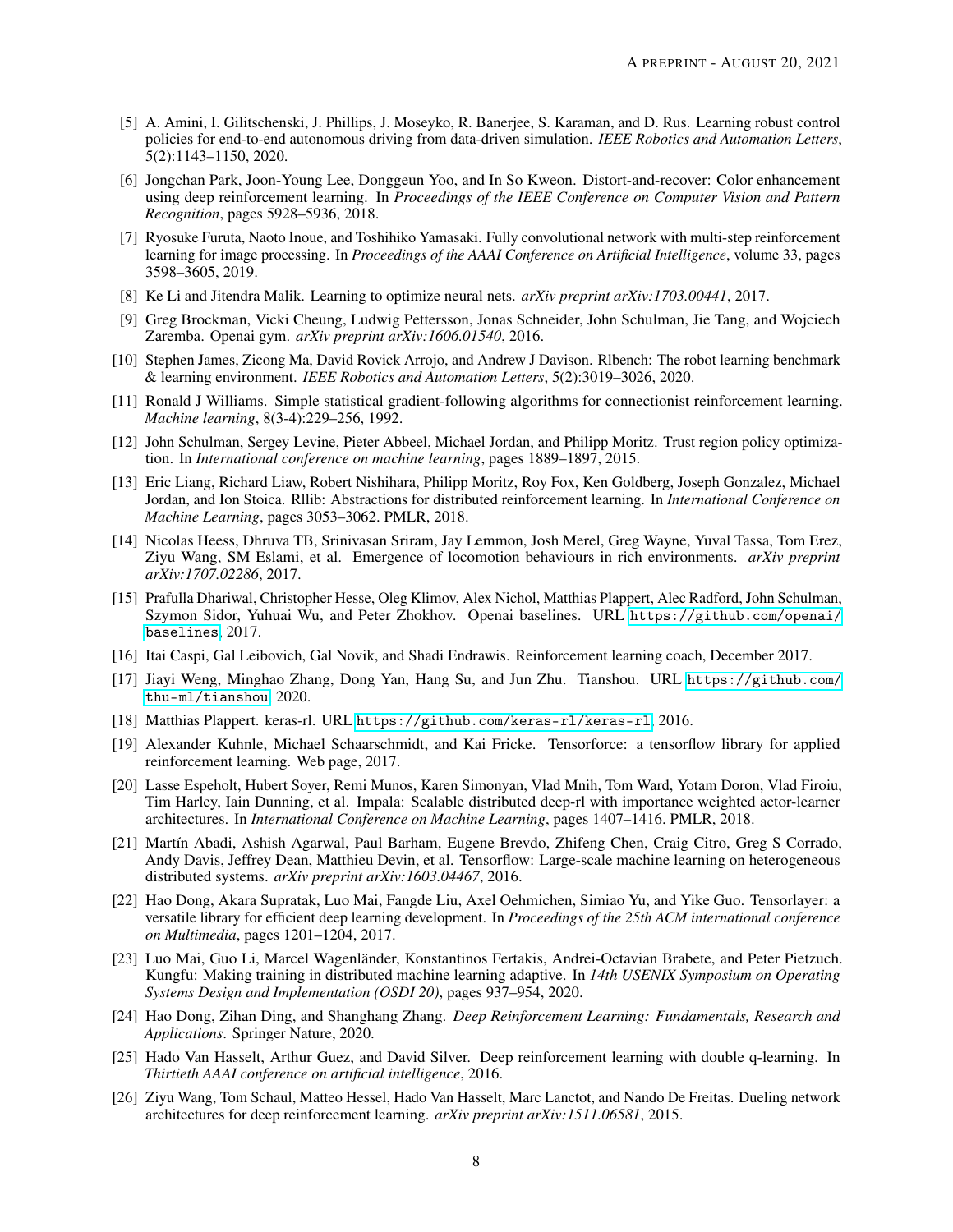- <span id="page-8-0"></span>[27] Meire Fortunato, Mohammad Gheshlaghi Azar, Bilal Piot, Jacob Menick, Ian Osband, Alex Graves, Vlad Mnih, Remi Munos, Demis Hassabis, Olivier Pietquin, et al. Noisy networks for exploration. *arXiv preprint arXiv:1706.10295*, 2017.
- <span id="page-8-1"></span>[28] Tom Schaul, John Quan, Ioannis Antonoglou, and David Silver. Prioritized experience replay. *arXiv preprint arXiv:1511.05952*, 2015.
- <span id="page-8-2"></span>[29] Marcin Andrychowicz, Filip Wolski, Alex Ray, Jonas Schneider, Rachel Fong, Peter Welinder, Bob McGrew, Josh Tobin, OpenAI Pieter Abbeel, and Wojciech Zaremba. Hindsight experience replay. In *Advances in neural information processing systems*, pages 5048–5058, 2017.
- <span id="page-8-3"></span>[30] Scott Fujimoto, Herke Van Hoof, and David Meger. Addressing function approximation error in actor-critic methods. *arXiv preprint arXiv:1802.09477*, 2018.
- <span id="page-8-4"></span>[31] Tuomas Haarnoja, Aurick Zhou, Pieter Abbeel, and Sergey Levine. Soft actor-critic: Off-policy maximum entropy deep reinforcement learning with a stochastic actor. *arXiv preprint arXiv:1801.01290*, 2018.
- <span id="page-8-5"></span>[32] Volodymyr Mnih, Adria Puigdomenech Badia, Mehdi Mirza, Alex Graves, Timothy Lillicrap, Tim Harley, David Silver, and Koray Kavukcuoglu. Asynchronous methods for deep reinforcement learning. In *International conference on machine learning*, pages 1928–1937, 2016.
- <span id="page-8-6"></span>[33] John Schulman, Filip Wolski, Prafulla Dhariwal, Alec Radford, and Oleg Klimov. Proximal policy optimization algorithms. *arXiv preprint arXiv:1707.06347*, 2017.
- <span id="page-8-7"></span>[34] Philipp Moritz, Robert Nishihara, Stephanie Wang, Alexey Tumanov, Richard Liaw, Eric Liang, Melih Elibol, Zongheng Yang, William Paul, Michael I Jordan, et al. Ray: A distributed framework for emerging ai applications. In *13th USENIX Symposium on Operating Systems Design and Implementation (OSDI 18)*, pages 561–577, 2018.
- <span id="page-8-8"></span>[35] Matt Hoffman, Bobak Shahriari, John Aslanides, Gabriel Barth-Maron, Feryal Behbahani, Tamara Norman, Abbas Abdolmaleki, Albin Cassirer, Fan Yang, Kate Baumli, et al. Acme: A research framework for distributed reinforcement learning. *arXiv preprint arXiv:2006.00979*, 2020.
- <span id="page-8-9"></span>[36] Jason Gauci, Edoardo Conti, Yitao Liang, Kittipat Virochsiri, Zhengxing Chen, Yuchen He, Zachary Kaden, Vivek Narayanan, and Xiaohui Ye. Horizon: Facebook's open source applied reinforcement learning platform. *arXiv preprint arXiv:1811.00260*, 2018.
- <span id="page-8-10"></span>[37] The garage contributors. Garage: A toolkit for reproducible reinforcement learning research. URL [https:](https://github.com/rlworkgroup/garage) [//github.com/rlworkgroup/garage](https://github.com/rlworkgroup/garage), 2019.
- <span id="page-8-11"></span>[38] Carlo D'Eramo, Davide Tateo, Andrea Bonarini, Marcello Restelli, and Jan Peters. Mushroomrl: Simplifying reinforcement learning research. URL <https://github.com/MushroomRL/mushroom-rl>, 2020.
- <span id="page-8-12"></span>[39] Matteo Hessel, Joseph Modayil, Hado Van Hasselt, Tom Schaul, Georg Ostrovski, Will Dabney, Dan Horgan, Bilal Piot, Mohammad Azar, and David Silver. Rainbow: Combining improvements in deep reinforcement learning. In *Thirty-Second AAAI Conference on Artificial Intelligence*, 2018.
- <span id="page-8-13"></span>[40] Ziyu Wang, Victor Bapst, Nicolas Heess, Volodymyr Mnih, Remi Munos, Koray Kavukcuoglu, and Nando de Freitas. Sample efficient actor-critic with experience replay. *arXiv preprint arXiv:1611.01224*, 2016.
- <span id="page-8-14"></span>[41] Yuhuai Wu, Elman Mansimov, Roger B Grosse, Shun Liao, and Jimmy Ba. Scalable trust-region method for deep reinforcement learning using kronecker-factored approximation. In *Advances in neural information processing systems*, pages 5279–5288, 2017.
- <span id="page-8-15"></span>[42] Rémi Munos, Tom Stepleton, Anna Harutyunyan, and Marc Bellemare. Safe and efficient off-policy reinforcement learning. In *Advances in Neural Information Processing Systems*, pages 1054–1062, 2016.
- <span id="page-8-16"></span>[43] Marc G Bellemare, Will Dabney, and Rémi Munos. A distributional perspective on reinforcement learning. In *Proceedings of the 34th International Conference on Machine Learning-Volume 70*, pages 449–458. JMLR. org, 2017.
- <span id="page-8-17"></span>[44] Will Dabney, Mark Rowland, Marc G Bellemare, and Rémi Munos. Distributional reinforcement learning with quantile regression. In *Thirty-Second AAAI Conference on Artificial Intelligence*, 2018.
- <span id="page-8-18"></span>[45] Shixiang Gu, Timothy Lillicrap, Ilya Sutskever, and Sergey Levine. Continuous deep q-learning with model-based acceleration. In *International Conference on Machine Learning*, pages 2829–2838, 2016.
- <span id="page-8-19"></span>[46] Erwin Coumans and Yunfei Bai. Pybullet, a python module for physics simulation for games, robotics and machine learning. URL <http://pybullet.org>, 2016–2019.